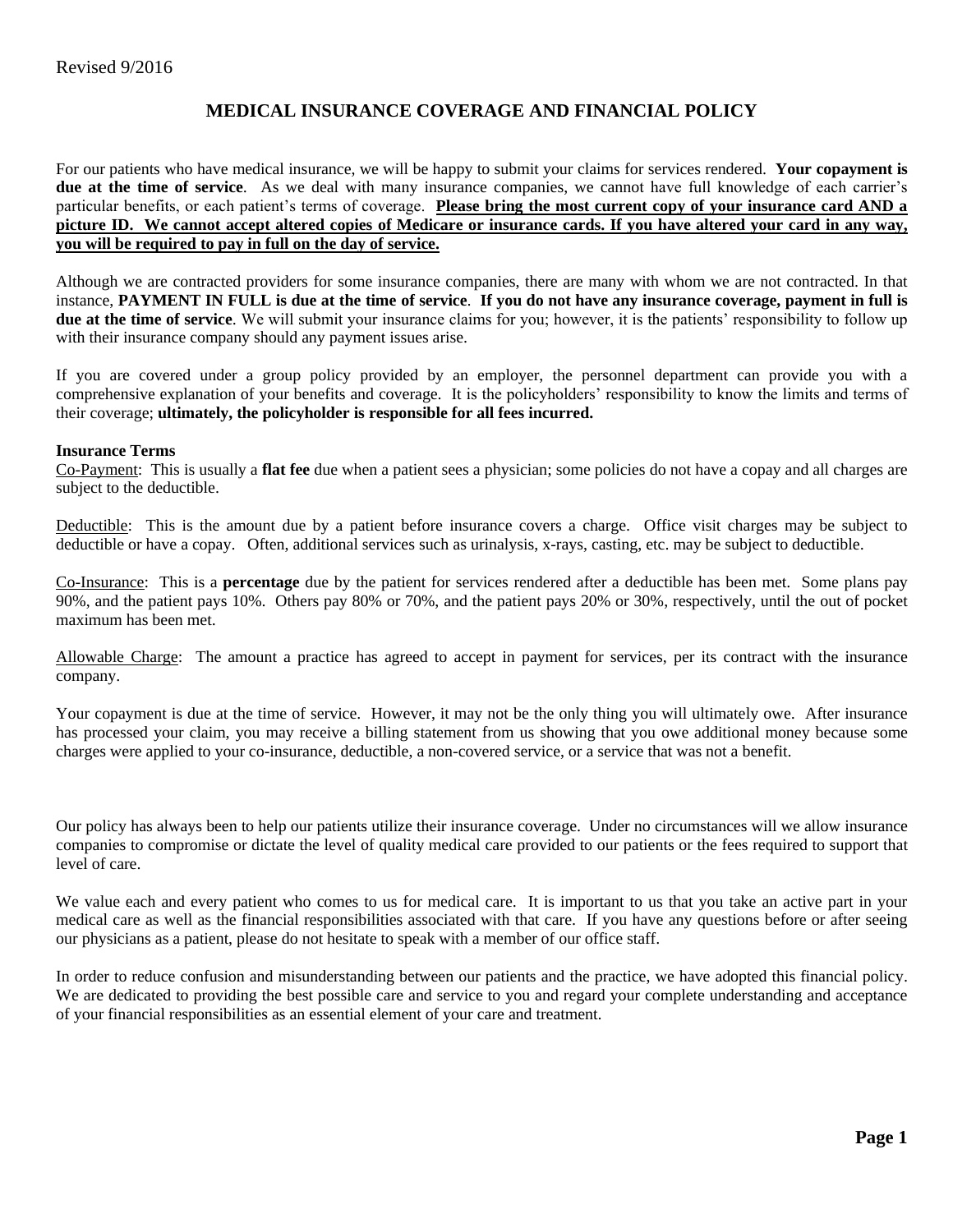# **MEDICAL INSURANCE COVERAGE AND FINANCIAL POLICY**

Unless other arrangements have been made in advance by either you or your insurance carrier, **full payment is due at the time of service, including any Medicare deductibles or copayments**. For your convenience we accept cash, check, Visa, MasterCard, and Discover. The fee for a check returned by the bank for insufficient funds is \$35.00.

We will bill your insurance carrier for all Rivergate Orthopedics and Animas Urology physician services provided to you at Mercy Medical Center and the Animas Surgical Hospital, and any balance due is your responsibility and is due upon receipt of a statement from our office for any unpaid charges. There may also be additional charges, such as laboratory, Xray, pathology, anesthesiology, and/or a facility fee, which must be paid to the rendering facility or physician.

If a balance on any account remains unpaid after 45 days, that account may be sent to a collection agency. The patient/responsible party will then be responsible for the amount due plus all costs of collection, including but not limited to:

- \*All collection expenses charged by the collection agency
- \*An 18% interest charge on all unpaid balances
- \*Court costs and Attorneys' fees
- \*Any discounts previously applied to the account may be reversed

If your account is sent to a collection agency, you will not be seen by this practice, even for emergencies. Prepayment by cash or credit card will be required for any incurred charges.

#### **Minor Patients**

For all services rendered to minor patients (under 18 years of age), we will look to the adult accompanying the patient for payment. Custody agreements are not a consideration of this practice.

### **FINANCIAL INTEREST STATEMENT**

Dr. Mark Forrest and Dr. Jennifer Forrest have a financial interest in the Animas Surgical Hospital LLC, which is a private, forprofit organization. As such, there is a financial incentive to order tests and perform surgeries and procedures at this hospital.

### *Statement of Responsibility, Assignment of Medical Benefits & Authorization for Release of Information*

It is the policy of this office to have patients pay for services in the office on the day they are rendered.

I agree that if I or my minor children are covered by insurance, and if my carrier does not pay in full for services any one of us receives through Rivergate Orthopedics and Animas Urology, PC, that I am personally responsible for payment of this balance within 15 days of billing.

I understand that if any unpaid portion of my balance becomes delinquent, it may begin to accrue interest at 18% per annum. In the event my balance becomes delinquent and further collection efforts are necessary, I agree to pay all costs and reasonable attorneys' fees incurred by Rivergate Orthopedics and Animas Urology, PC, in said collection efforts.

All demographic information provided by me to Rivergate Orthopedics and Animas Urology, PC, on this and other forms represents my permission to use said information to contact me, designated family members, or designated others.

My signature below represents my understanding and acceptance of this policy. I hereby assign all medical and/or surgical benefits to include major medical benefits to which I am entitled. This assignment will remain in effect until revoked by me in writing. A photocopy of this assignment is to be considered as valid as an original.

I hereby authorize the release by Rivergate Orthopedics and Animas Urology, PC, any medical information necessary to process any claim or appeal on my behalf, or to another physician or facility for continuation of my medical care, or to me for my personal record.

I agree to comply with the above Medical Insurance Coverage and Financial Policy, revised 9/2016.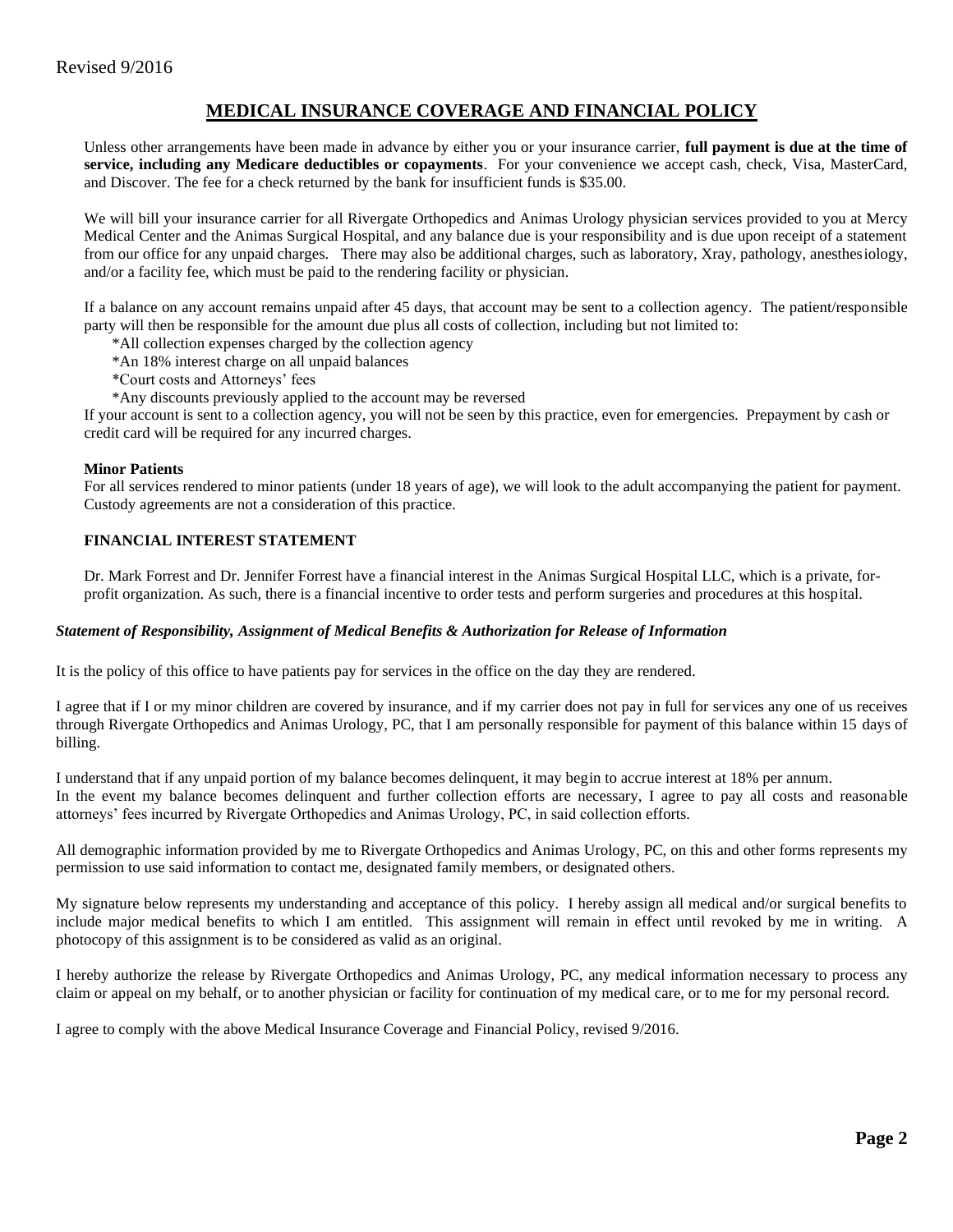## **Advance Beneficiary Notice (ABN)**

You need to make a choice about receiving health care items or services. It has been our experience that health insurance companies sometimes will not pay for health care items or services, even when these items and/or services are medically indicated and have been coded and billed appropriately. The fact that your insurance company may not pay for a particular item or service does not mean that you should not receive it. There may be a good reason your doctor recommended it.

The purpose of this form is to help you make an informed choice about whether or not you want to receive these items or services, knowing that you might have to pay for them yourself. Before you make a decision about your options, you should read this entire notice carefully.

- Ask us to explain, if you do not understand why your insurance company may not pay.
- Ask us how much these items or services will cost you.

If you wish to receive health care services through this office, please read the statement below and sign and date this advance beneficiary notice.

I understand that my insurance company will not decide whether to pay unless I receive these items or services. Please submit my claim to my insurance company. If my insurance company does pay, you will refund me any payments I made to you that are due to me. If my insurance company denies payment, I agree to be personally and fully responsible for payment. I forego any claim to payments made, and will pay for services received if not paid for on the date of service. I understand I can appeal my insurance company's decision.

SIGNATURE DATE

Signature will be obtained in the office on our electronic signature pad.